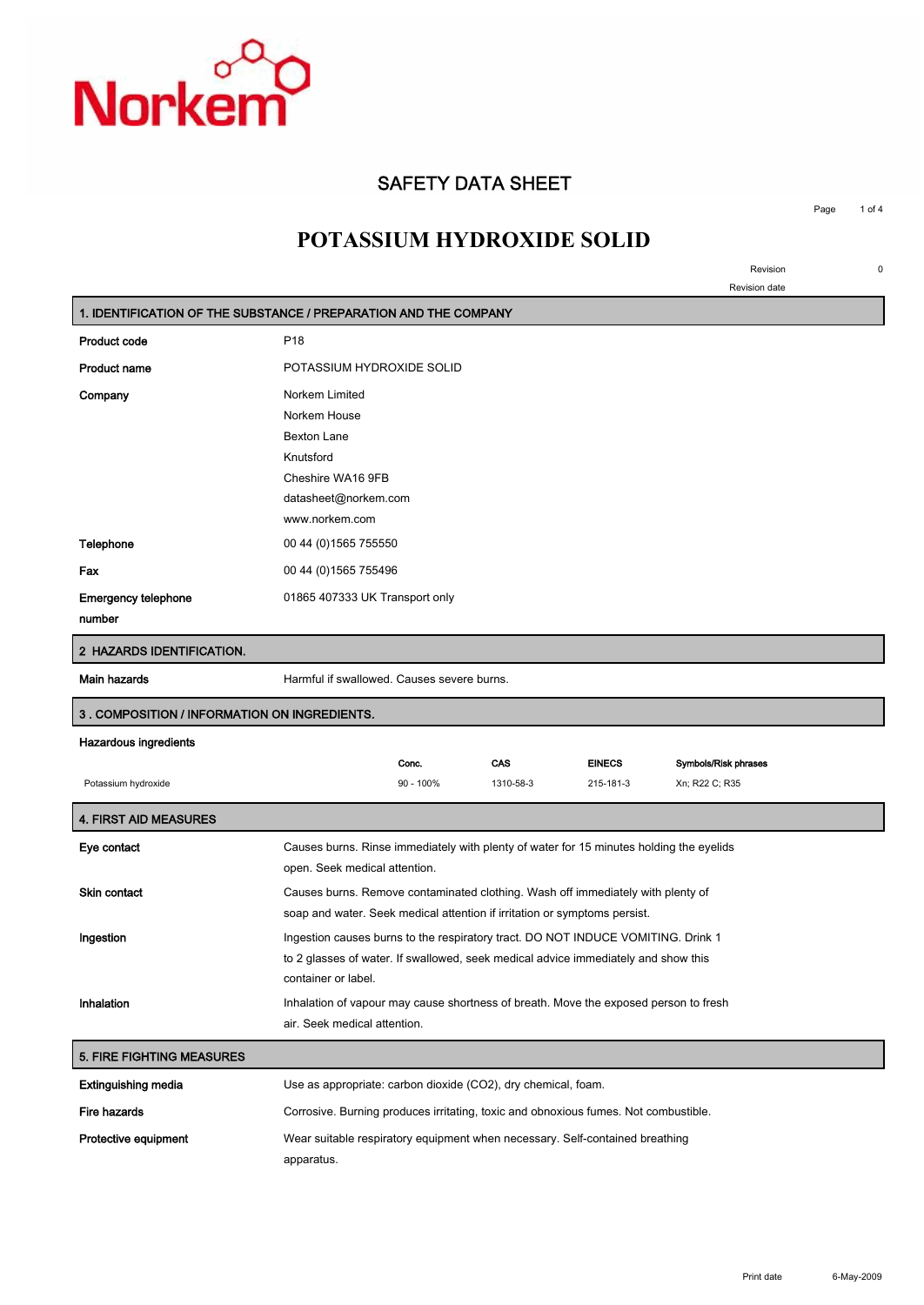## **POTASSIUM HYDROXIDE SOLID**

**Revision 0**

|                                            |                                                                                          | Revision date                                                                         |  |  |
|--------------------------------------------|------------------------------------------------------------------------------------------|---------------------------------------------------------------------------------------|--|--|
| <b>6. ACCIDENTAL RELEASE MEASURES</b>      |                                                                                          |                                                                                       |  |  |
| <b>Personal precautions</b>                | Avoid raising dust. Ensure adequate ventilation of the working area. Evacuate            |                                                                                       |  |  |
|                                            | personnel to a safe area. Wear suitable protective equipment.                            |                                                                                       |  |  |
| <b>Environmental precautions</b>           |                                                                                          | Do not allow product to enter drains. Prevent further spillage if safe.               |  |  |
| Clean up methods                           |                                                                                          | Avoid raising dust. Sweep up. Transfer to suitable, labelled containers for disposal. |  |  |
| <b>7. HANDLING AND STORAGE</b>             |                                                                                          |                                                                                       |  |  |
| Handling                                   | Avoid contact with eyes and skin. Ensure adequate ventilation of the working area.       |                                                                                       |  |  |
|                                            | Avoid formation of dust. Do not empty into drains. Wear suitable protective equipment.   |                                                                                       |  |  |
| Storage                                    | Keep containers tightly closed. Keep in a cool, dry, well ventilated area. Avoid contact |                                                                                       |  |  |
|                                            | with: acids.                                                                             |                                                                                       |  |  |
| 8. EXPOSURE CONTROLS / PERSONAL PROTECTION |                                                                                          |                                                                                       |  |  |
| <b>Exposure limits</b>                     |                                                                                          |                                                                                       |  |  |
| POTASSIUM HYDROXIDE SOLID                  | WEL 8-hr limit ppm: -                                                                    | WEL 8-hr limit mg/m3: -                                                               |  |  |
|                                            | WEL 15 min limit ppm: -                                                                  | WEL 15 min limit mg/m3: 2                                                             |  |  |
| <b>Engineering measures</b>                | Ensure adequate ventilation of the working area.                                         |                                                                                       |  |  |
| Occupational exposure                      | COSHH - Due consideration should be given to your control systems and the need for       |                                                                                       |  |  |
| controls                                   | assessment.                                                                              |                                                                                       |  |  |

**for the working place, depending on concentration and quantity of the hazardous substances handled. The resistance of the protective equipment to chemicals should** 

|                        | be ascertained with the respective supplier. |
|------------------------|----------------------------------------------|
| Respiratory protection | Self-contained breathing apparatus.          |
| Hand protection        | Chemical resistant gloves (PVC)              |
| Eye protection         | Approved safety goggles.                     |
| Protective clothing.   | Protective clothing.                         |

**Protective equipment Wear chemical protective clothing. Protective equipment should be selected specifically** 

#### **9. PHYSICAL AND CHEMICAL PROPERTIES**

| Description             | Solid.                                |
|-------------------------|---------------------------------------|
| Colour                  | White.                                |
| Odour                   | Odourless.                            |
| pH                      | 14 @ 20 C 100 g/l                     |
| <b>Boiling point</b>    | $200^{\circ}$ C                       |
| Vapour pressure         | 1 mm hg @ 719 C                       |
| <b>Relative density</b> | 0.9 (bulk)                            |
| Water solubility        | soluble in water. 1,070 kg/m3 @ 15 C. |
| <b>Melting point</b>    | $200^{\circ}$ C                       |

#### **10. STABILITY AND REACTIVITY**

| Stability           | Stable under normal conditions.            |
|---------------------|--------------------------------------------|
| Conditions to avoid | Acids. Flammable. Oxidising agents. Water. |
| Materials to avoid  | Strong acids and strong bases.             |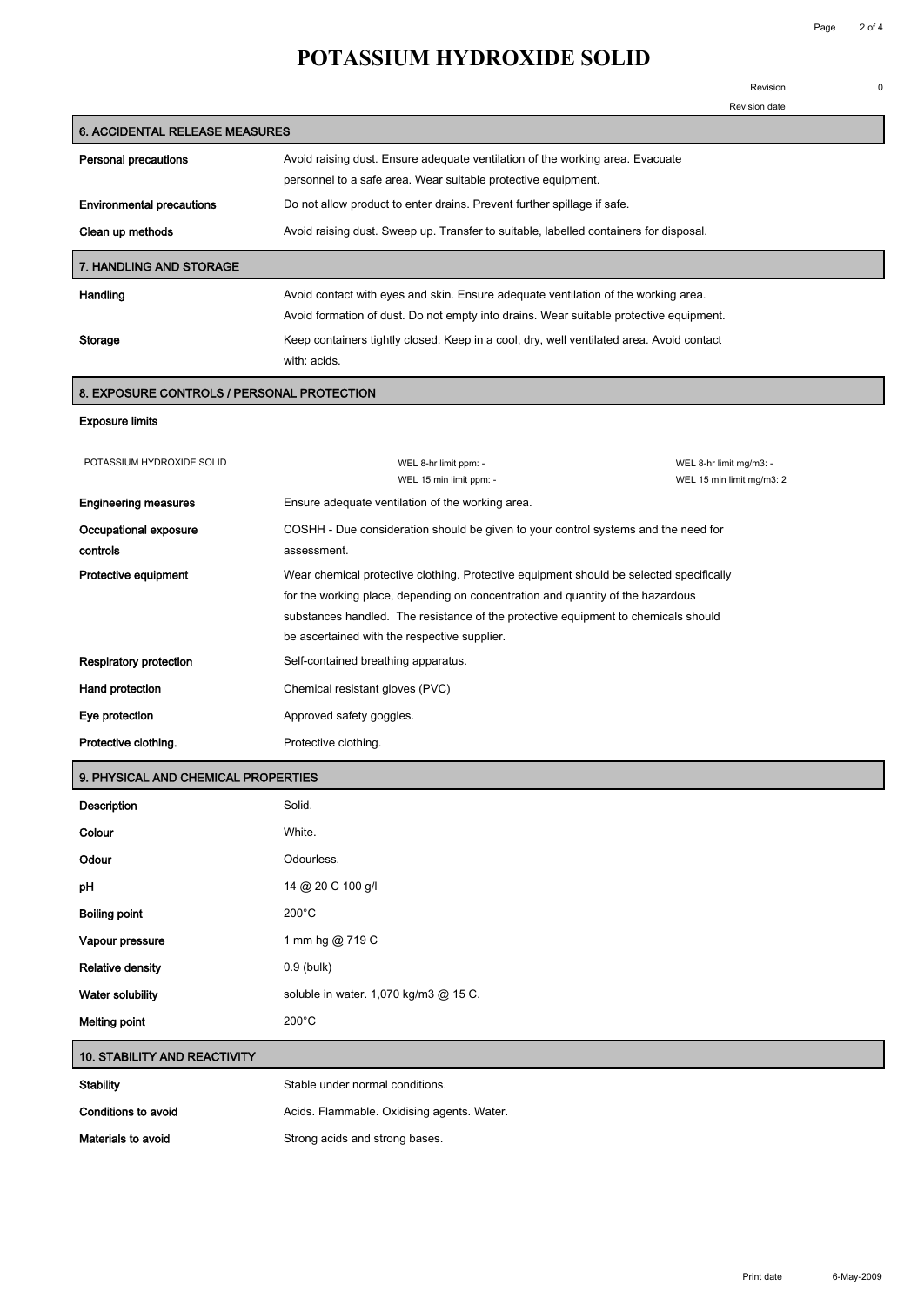### **Revision 0**

**Revision date**

# **POTASSIUM HYDROXIDE SOLID**

#### **Toxicological information**

| POTASSIUM HYDROXIDE SOLID         |                                                                   | Oral Rat LD50 = 365 mg/kg                                                                |  |  |
|-----------------------------------|-------------------------------------------------------------------|------------------------------------------------------------------------------------------|--|--|
|                                   |                                                                   | Dermal Guinea Pig LD50 = 50 mg/24h sev                                                   |  |  |
|                                   |                                                                   |                                                                                          |  |  |
| Eye contact                       |                                                                   | Burning, redness. Causes severe inflammation and may damage the cornea.                  |  |  |
| <b>Skin contact</b>               | Burning, redness. May cause severe irritation to eyes and skin.   |                                                                                          |  |  |
| Ingestion                         |                                                                   | Abdominal pain, nausea, vomiting. May cause severe irritation to skin, eyes and          |  |  |
|                                   | mucous membranes.                                                 |                                                                                          |  |  |
| Inhalation                        |                                                                   | Coughing, difficulty in breathing. Inhalation may cause coughing, tightness of the chest |  |  |
|                                   | and irritation of the respiratory system.                         |                                                                                          |  |  |
| Corrosivity                       | Causes burns.                                                     |                                                                                          |  |  |
| <b>12. ECOLOGICAL INFORMATION</b> |                                                                   |                                                                                          |  |  |
| Ecotoxicity                       |                                                                   |                                                                                          |  |  |
|                                   |                                                                   |                                                                                          |  |  |
| POTASSIUM HYDROXIDE SOLID         |                                                                   | Daphnia LC50/24h = 270 mg/l<br>Rainbow trout LC50/96h = 189 mg/l                         |  |  |
|                                   |                                                                   |                                                                                          |  |  |
|                                   |                                                                   |                                                                                          |  |  |
| 13. DISPOSAL CONSIDERATIONS       |                                                                   |                                                                                          |  |  |
| General information               | Dispose of in compliance with all local and national regulations. |                                                                                          |  |  |
| 14. TRANSPORT INFORMATION         |                                                                   |                                                                                          |  |  |
| <b>ADR/RID</b>                    |                                                                   |                                                                                          |  |  |
| <b>UN 1813</b>                    |                                                                   | Packing group II                                                                         |  |  |
| Class 8                           |                                                                   | Hazard ID 80                                                                             |  |  |
|                                   | Proper Shipping POTASSIUM HYDROXIDE,                              |                                                                                          |  |  |
| Name SOLID.                       |                                                                   |                                                                                          |  |  |
| <b>IMDG</b>                       |                                                                   |                                                                                          |  |  |
| <b>UN 1813</b>                    |                                                                   | Packing group II                                                                         |  |  |
| Class 8                           |                                                                   | Marine pollutant NO                                                                      |  |  |
| <b>EmS Code F-A S-B</b>           |                                                                   |                                                                                          |  |  |
| <b>IATA</b>                       |                                                                   |                                                                                          |  |  |
| <b>UN 1813</b>                    |                                                                   | Packing group II                                                                         |  |  |
| Class 8                           |                                                                   | Subsidiary risk -                                                                        |  |  |
| Packing Instruction 816           |                                                                   | Maximum quantity 50 kg                                                                   |  |  |
| (Cargo)                           |                                                                   |                                                                                          |  |  |
| Packing Instruction 814           |                                                                   | Maximum quantity 15 kg                                                                   |  |  |
| (Passenger)                       |                                                                   |                                                                                          |  |  |